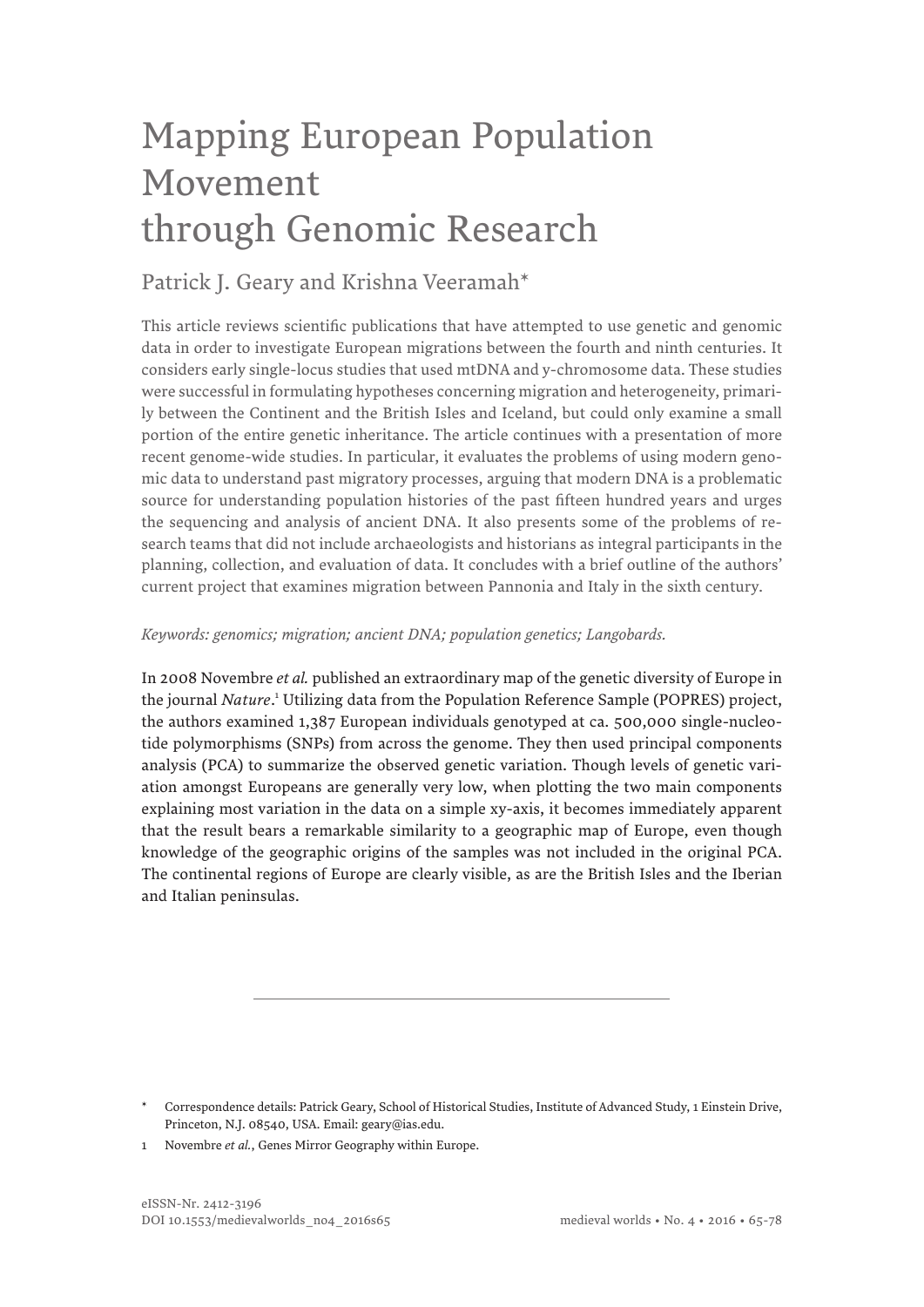Novembre *et al.* concluded that »we find a close correspondence between genetic and geographic distances; indeed, a geographical map of Europe arises naturally as an efficient two-dimensional summary of genetic variation in Europeans.«<sup>2</sup> One might trivialize these conclusions as stating simply that people have sex with people who are geographically proximate to them (in population genetics parlance this pattern would be summarized as »isolation-by-distance«). However, at a more serious level, it suggests that the population of Europe, while containing meaningful and recognizable differences, has been largely static: while some individuals in the study appear »out of place« (for example, the one Slovakian individual appears within the »southern Italian« cluster), one sees no evidence of major population movements, isolated populations, migrations, or other abnormalities that might put one population genetically closer to another, more geographically distant population. One does not observe, for example, a closer relationship between South and North Slavs than between North Slavs and North Germans and South Slavs and Italians or Hungarians. The latter, while speaking a language that is clearly an isolate, have a genetic profile that fits exactly where it should between Slavic, Germanic, and Romance speakers.

What are the implications of Novembre *et al.*'s research for understanding the history of Europe's population across centuries and even millennia? First, we need to account for certain limitations of the underlying data: since the individuals are identified only by nationality and language, it is not possible to know if a German was from Passau or Hamburg, or if an Italian was from Alto Adige or Naples, and thus the geographical coordinates of the individuals lack resolution. Second, this is a database collected largely from people who happened to pass through clinics in London or Lausanne and who agreed to be genotyped. Thus it is unlikely to be representative of local populations, and particularly from regions of Europe from which few individuals travel to major cities.

Nevertheless, such a map poses a fundamental challenge to the history of European demographics. We know that since first being colonized by Paleolithic hunter-gatherers around 40,000 years ago, Europe underwent various periods of major population movement and replacement during the Neolithic and Bronze Age. Recent paleogenomic studies have demonstrated that these prehistorical events left major signatures of admixture in modern Europe genomes, with Lazaridis *et al.* identifying the contribution of at least three ancestral populations that entered the continent at slightly differing times and that formed the basis of contemporary European genetic variation.3

Yet, nowhere in Novembre *et. al.*'s map can one find clear evidence of the migrations, the population exchanges, or the diffusions of more recent centuries, particularly those of the so-called »migration age« (fourth to ninth centuries of the Common Era) that we are accustomed to encountering in our historical texts as well as in our archaeological work.

However, it is important to recognize that this map represents only one way of summarizing a particular type of modern genomic data, and to appreciate that signals of more recent demographic events involve migrations amongst populations that are genetically quite similar, since even northwestern and southeastern Europeans demonstrate only very subtle

<sup>2</sup> Novembre *et al.,* Genes Mirror Geography within Europe, 98.

<sup>3</sup> Lazaridis *et al.*, Ancient Human Genomes.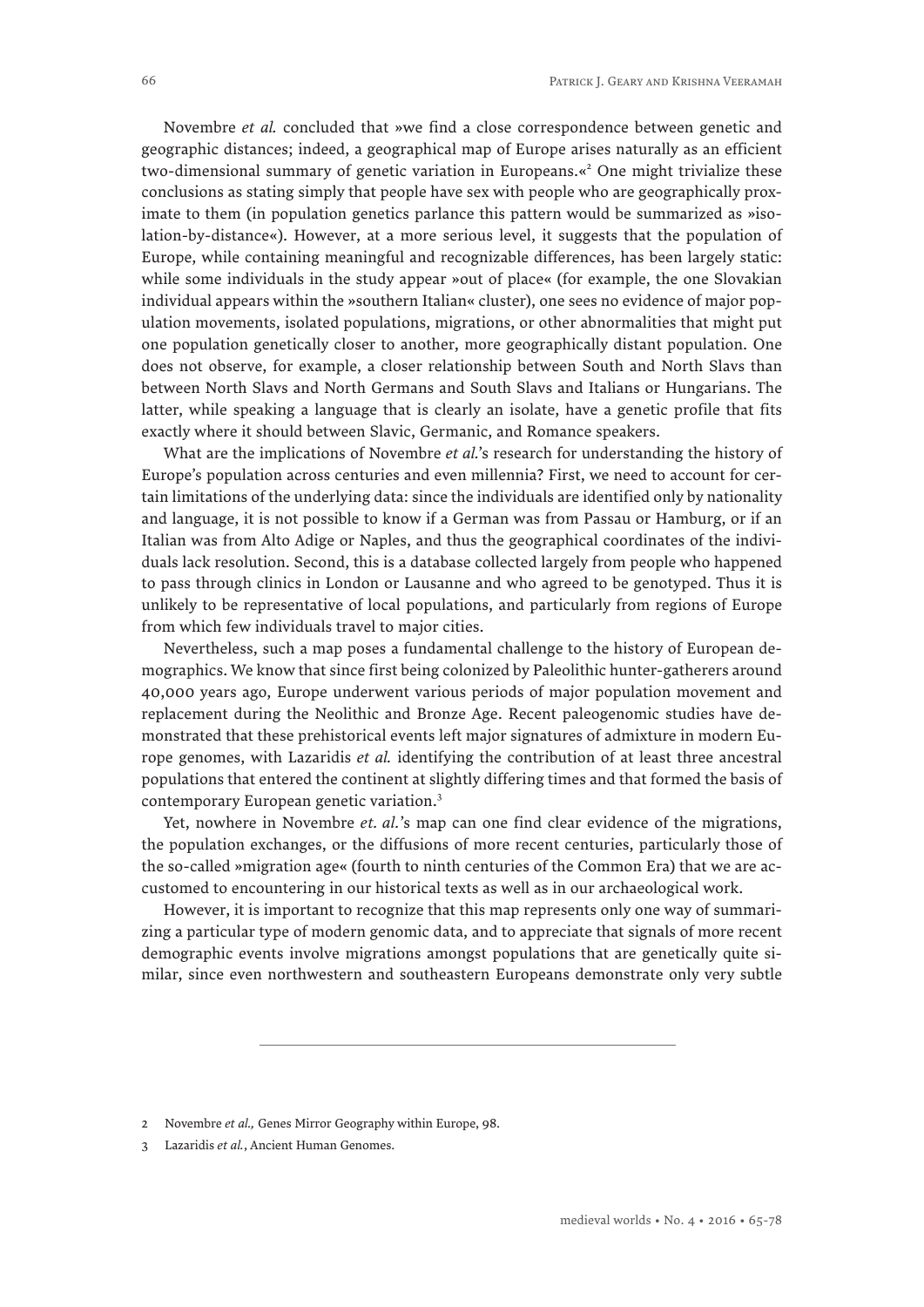genetic differences. Such recent events would be expected to leave very small genomic signatures in modern genomes than the prehistorical events described above, which involved mixing between populations that had previously been separated by tens of thousands of years and thus developed substantial genomic differentiation. Therefore, more sophisticated analyses would be required to make inferences for more recent periods in European history using modern genetic data.

Some scholars believe that such analyses are possible, and a number of intriguing studies using modern genetic data attempt to clarify the impact of these historically attested population movements. The most intensively studied events have focused on the Anglo Saxon migrations and later Danish invasions and migrations into the British Isles at the end of Antiquity and in the early Middle Ages. Only recently have geneticists begun to investigate continental migration within the last 2,000 years.

The pioneering studies of this type concentrated on the non-recombinant portion of the human genome, that is, mitochondrial DNA inherited intact from mother to daughter, and that portion of the Y-chromosome passed without recombination from father to son. Today the results of these studies, relying as they did on single loci, are seen as too limited to be more than suggestive hypotheses. Nevertheless they raised issues that more advanced genomic studies are still addressing. A study by Michael Weale *et al.* investigating the likelihood of mass migration from the Continent to Britain at the end of Antiquity examined microsatellites in Y-chromosomes from 313 males in central England and Wales and 94 from Norway and Friesland.<sup>4</sup> The results showed little difference in haplotype frequencies within Central England and no significant differences between Friesland and Central England while finding highly significant differences between the Welsh and English sites. What models of population migration might explain these findings? Assuming complete genetic identity at the time of the Neolithic and no background migration, the results can be explained by a mass migration from the continent that replaced between 65% to 100% of the Y-chromosomes in the Central English gene pool but none in Wales. If one assumes a background migration of 0.1% (still a very high estimate) plus a one-time mass migration, the mass migration contribution widens from 50% to 100%. In a follow-up study, some of the same scientists, joined by the archaeologist Heinrich Härke, estimated that if a mass migration ca. 1,500 YBP alone was invoked to explain the modern English gene pool, this would have had to be on the order of around 500,000 men. This number is entirely unrealistic given archaeological evidence as well as what we know of early medieval demographics.<sup>5</sup> As an alternative explanation, they ran computer simulations postulating different original sizes of migrant and indigenous populations, but assigning a reproductive advantage to the migrants as the new conquerors of Eastern and Central Britain during 15 generations, roughly the period during which Anglo-Saxon laws gave a higher value to Saxons than to indigenous Britons. Their conclusions were that with an initial migrant population of only 10% and a selective reproductive advantage of 1.5, the socially and economically advantaged Saxons could have reached a level of 50% of the Y-chromosome gene pool within 15 generations.

<sup>4</sup> Weale *et al.*, Y Chromosome Evidence for Anglo-Saxon Mass Migration.

<sup>5</sup> Thomas *et al.*, Evidence of an Apartheid-like Social Structure.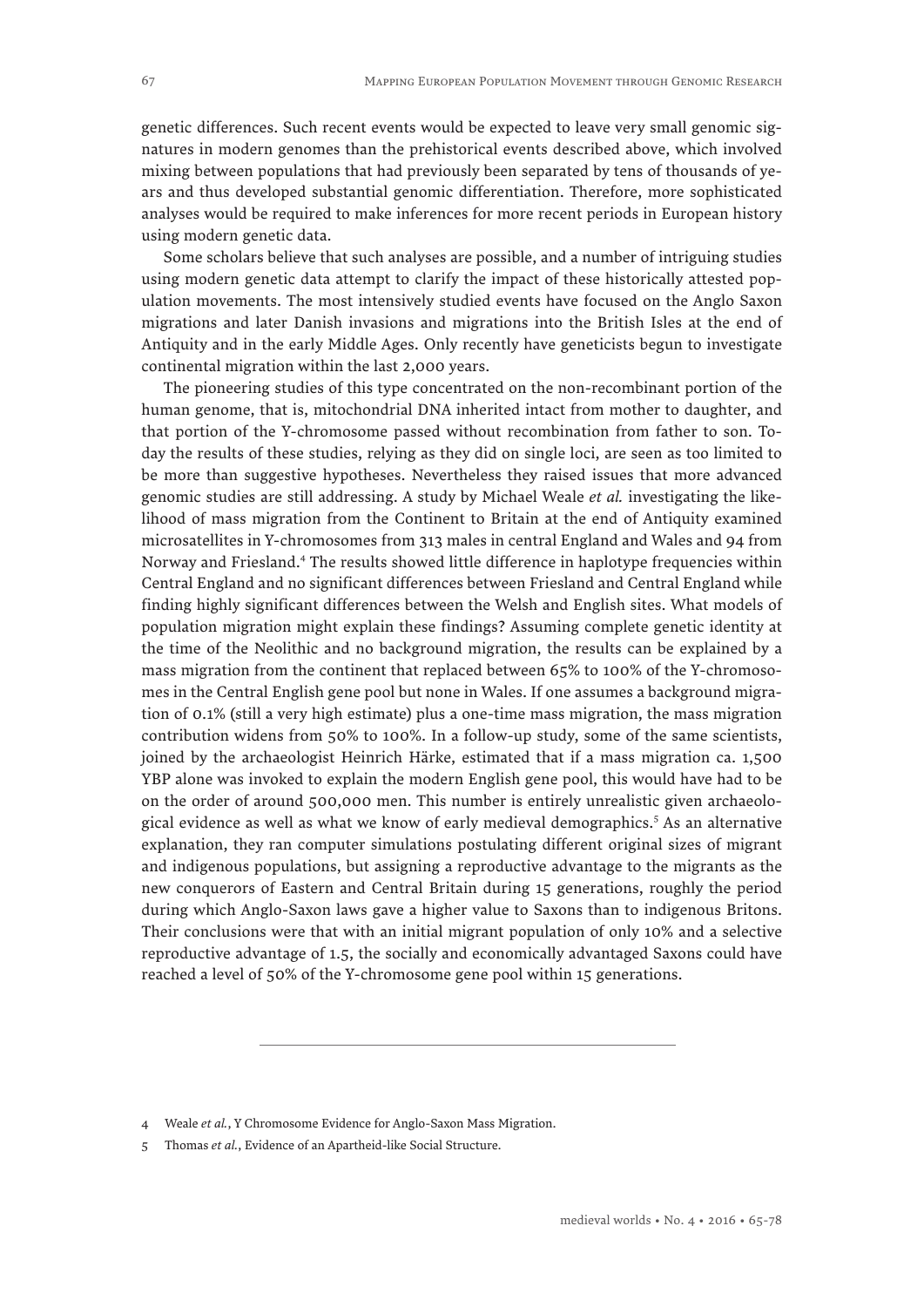A somewhat contradictory conclusion was reached by Cristian Capelli *et al.*, who compared 1,722 Y-chromosomes from 25 small British urban areas with Danish, Norwegian, German, and Irish data.<sup>6</sup> With this different sampling approach, the team found that Southern England, the region presumably most heavily occupied by Anglo Saxon migrants, showed relatively little non-indigenous y-chromosomal influence. The most significant continental contribution to the Y-chromosomal profile of Great Britain in their study seems to have been that of the Danes in the north.

The models selected in the above-discussed studies derived from modern demographic studies and to some extent from estimations of numbers of migrants based on archaeology. Geneticists in Ireland took a quite different approach when attempting to estimate the impact of Scandinavian Y-chromosome DNA in the contemporary Irish population. McEvoy et al. investigated this question by adopting another model: surnames.<sup>7</sup> The research team examined Y-chromosome diversity within a cohort of 47 Irish men bearing 26 surnames of putative Norse origin selected from geographic areas in which the Norse were known to have settled in the ninth and tenth centuries. The results were striking. On the one hand, while individuals bearing surnames such as Doyle had Y-chromosome types so different from each other that one must postulate multiple founders; others such as Arthur, Hanrik, and Gohery each bore types that were identical, suggesting a single origin for the individuals who possessed these surnames. On the other hand, no correlation was found between the Irish Y-chromosomes and the theoretical Scandinavian paternal population. Tests indicated a roughly 90 % plus Irish contribution.

In Great Britain, surnames do not begin until several centuries after their appearance in Ireland and well after the end of the Viking presence in England. Nevertheless a similar study was undertaken for Wirral and West Lancashire, regions in Northwest England that, according to written evidence, were heavily occupied by Scandinavian settlers.<sup>8</sup> The study used two samples: a »modern« sample based simply on two generations of residence in the area and a »medieval« sample of individuals who not only had male ancestors who had resided in the regions for two generations but carried surnames present in the region prior to 1572. Interestingly the medieval sample was much more similar to modern Scandinavians, and consistent with the written evidence.

The differing results of these two studies raise questions about the nature of Viking conquest and settlement in the British Isles, but also about the approaches to elucidating the genetic evidence of these populations. Did Norse settlement in Ireland follow a different pattern from that in Great Britain, or were the Norse expelled from Ireland, as written sources suggest, in 902? Or could it be that the samples, analyses, and models used in one or another of these studies inadvertently provided data inadequate to judge the impact of Norse settlements in the two regions? The latter possibility makes one want to find a more direct way of approaching and analyzing the genetic impact of early medieval migrations.

The tentative conclusions of all of these pioneering studies are certainly plausible, but one can see how much depends on the appropriate selection of samples, the reliance on necessarily simplified if not simplistic models, assumed rates of background migration, and even

<sup>6</sup> Capelli *et al.*, Y Chromosome Census of the British Isles.

<sup>7</sup> McEvoy *et al.*, Scale and Nature of Viking Settlement.

<sup>8</sup> Bowden *et al.*, Excavating Past Population Structures.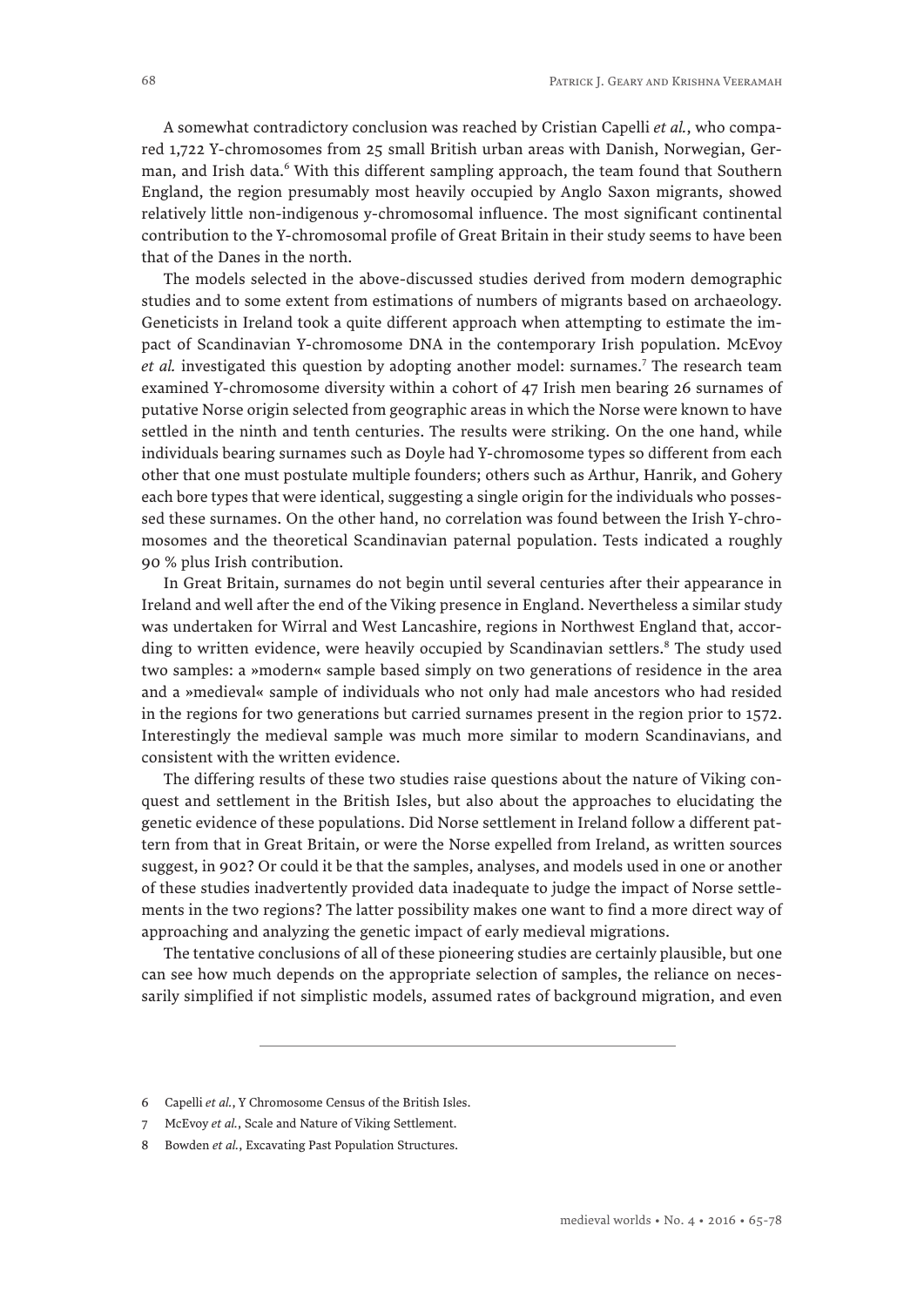assumptions from archaeology and textual research that themselves are extraneous sources of model-building. Adjustments in any of these can result in quite different results. A more fundamental problem lies in the focus on a single locus, either mtDNA or the Y-chromosome, to establish population history. Unfortunately, a single locus provides only a miniscule portion of an individual's ancestry: every individual has two parents, four grandparents, eight great-grandparents, sixteen great-great grandparents, etc. Tracing one single line of descent across fifteen hundred years actually provides very little information about the genetic diversity of ancestral populations and unintentionally reinforces a tendency to essentialize complex hybrid populations into simple categories. In recent years, technical advances in SNP microarrays and whole genome sequencing has made it possible to move beyond single-locus studies and to look across the entire genome.

Building on some of this early single-locus research a recent study examined genome-wide SNP data from ca. 2,000 individuals from rural areas across the British Isles.<sup>9</sup> Much like the results of Novembre *et al.*, geographic location dominates how genetic variation is apportioned, consistent with isolation-by-distance. However, incidence of above-average levels of differentiation via genetic clusters of individuals are observed, for example between Orkney, Wales and everywhere else. Even finer delineation of geographical regions is observed as one looks at increasing hierarchical levels of clustering. Mimicking the early single-locus studies by comparing modern European individuals, they associated these clusters with certain historical migrations, asserting »clear signals of some of the known historical migrations and settlements, including the Saxons and Norse Vikings«<sup>10</sup> (via northern German/Danish and Norwegian populations respectively). They also estimated that »Saxon ancestry in C/S [Central/Southern] England as very likely to be under 50%, and most likely in the range 10%-40%.« However, they also acknowledged that »we must use modern-day groupings, in Europe and the UK, as surrogates for the sources and results of major migration events, $\mathbf{x}^{\text{11}}$ identifying the major weakness of their study despite the use of highly sophisticated analytical methods.

Despite certain weaknesses, islands such as the UK and Ireland, being more isolated from other populations, represent somewhat unique opportunities to identify migrational input from an outside source via genetic data. As a consequence, relatively few studies have attempted to use modern genome-wide data to assess early medieval migration within the Continent. Ralph and Coop reanalyzed the POPRES data from Novembre *et al.* to look for specific chromosomal regions shared between pairs of individuals from the same ancestor in the past (known as tracts of identity-by-descent or IBD, not to be confused with isolationby-distance)<sup>12</sup>. They found that while in general pairs of individuals from the same location shared larger IBD tracts (consistent with the interpretation of Novembre *et al.* of isolation- -by-distance), almost all European individuals, even when separated by large geographic distances (> 2 km), shared hundreds of ancestors within the last 3,000 years.

One of the more interesting patterns was that individuals from across eastern Europe shared a significantly higher number of IBD tracts than expected, which they determined was consistent with increased shared ancestry of a population from 1,000-2,000 years ago.

<sup>9</sup> Leslie *et al.*, Fine-scale Genetic Structure.

<sup>10</sup> Leslie *et al.*, Fine-scale Genetic Structure, 313.

<sup>11</sup> Leslie *et al.*, Fine-scale Genetic Structure, 313.

<sup>12</sup> Ralph and Coop, Geography of Recent Genetic Ancestry.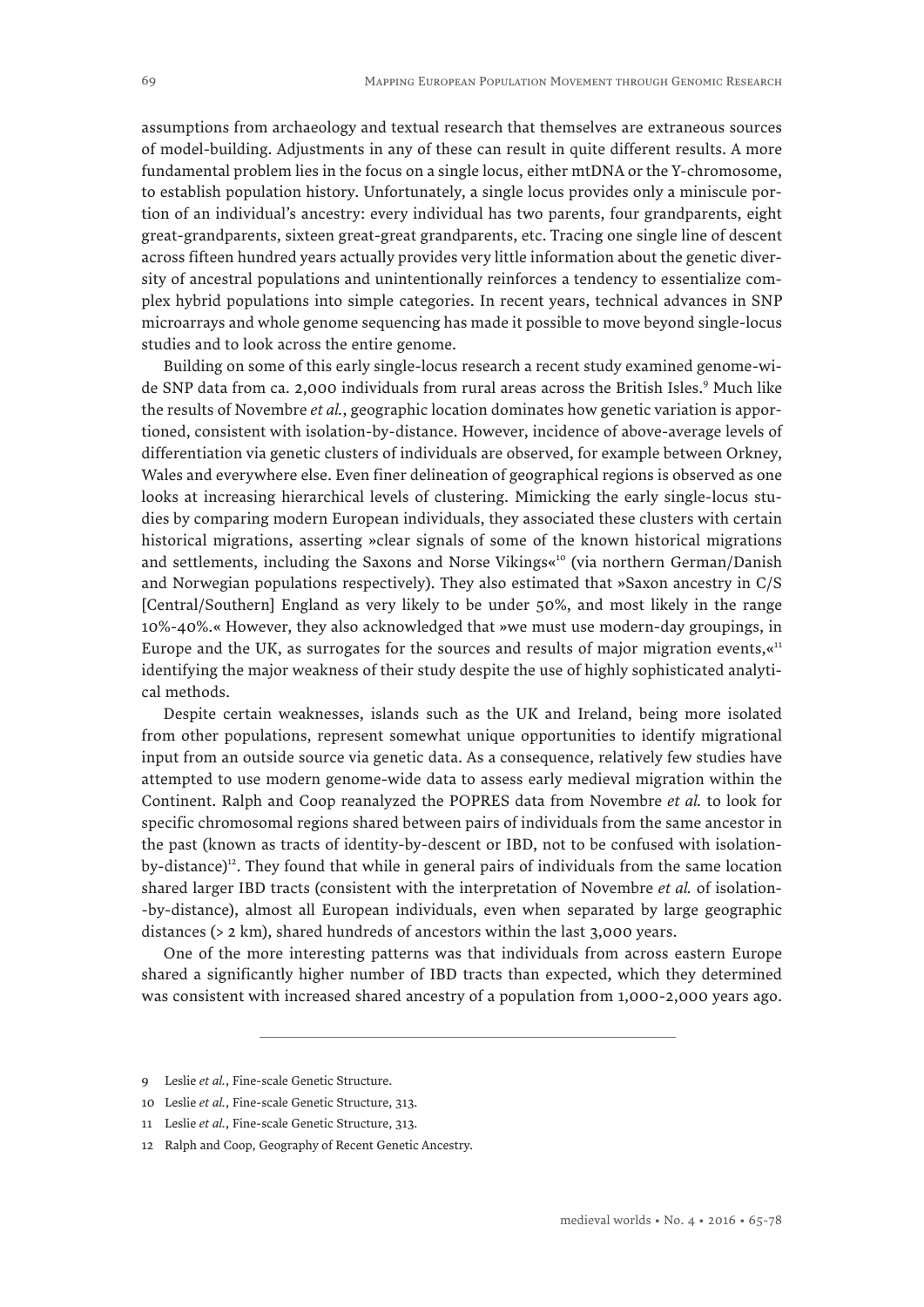The authors speculated that this may be the result of the expansion of Slavs during the migration period, and also associated the Huns in this movement because of non-Slavic modern populations in Hungary and Romania also contributing to this signal. However, they noted that »additional work and methods would be needed to verify this hypothesis.« They also observed a lower rate of such shared ancestry from this point in time in France, Italy and the Iberian peninsula, interpreting this as possible evidence that »Germanic migrations/invasions« involved smaller amounts of population replacement.

Another study on European genome-wide data by Busby *et al.* identified substantial evidence of widespread admixture in Europe dating towards the end of the first millennium involving a population that they claim acts as a Slavic source (modern Lithuanians);<sup>13</sup> they linked these events with the *Völkerwanderung* (a concept, incidentally, now increasingly discarded by historians). While the robustness of this precise conclusion is questionable, it does appear to support the results of Ralph and Coop that this general period of time may be important with regard to the structuring of modern European genetic diversity.

However, while these studies offer promising directions of research, they must necessarily assume that the living subjects from whom DNA is collected are direct descendants of the populations whose movements, dispersal, or interactions they wish to study. Can we be so sure that if all four grandparents came from the same village, that their ancestors had been in that village since time immemorial, or at least since the Danes, Anglo-Saxons, Huns, or Slavs arrived? Over centuries and millennia, populations do not necessarily remain stable. Subsequent internal migrations, the introduction of new genetic material through intermarriage with other communities, the forced resettlement of slaves or dependent labor, all have the potential to change the genetic profile of a population in a very dynamic manner that cannot easily be accounted for by population genetic models.

Perhaps even more significant an obstacle to working backward from modern DNA is the problem that the modern population will represent only a portion of the historical population, that portion which for whatever reason was successful in transmitting its genetic data to the present. For presentist-minded scientists, who naturally want to understand the genetic makeup of contemporary European populations, this is unproblematic. However, it poses a serious problem for historians who want to understand not just the present but rather the alterity of the past. Thus, modern DNA is likely to represent only a portion of the genetic diversity of past populations. It is, in essence, a way to study the winners, and ignores the losers in genetic history, regardless of how important they may have been in changing history.

A few studies have highlighted how quickly genetic profiles can change because of demographic effects, underlining the lack of inferential power when relying only on modern DNA analysis for historical research. Helgason *et al.* have performed extensive research on both modern and ancient DNA from Iceland.14 Comparing Icelanders with Norwegians on the one hand, and Irish and Scots on the other, they found that roughly 75% of founding Icelandic males were of Scandinavian origin and 25% of Irish or Scots, while the majority of female lineages had Gaelic origins and only about 37% Norse. When they compared ancient DNA extracted from Viking-age burials with that of the modern population however, they found that more than 50

<sup>13</sup> Busby *et al.*, Role of Recent Admixture.

<sup>14</sup> Helgason *et al.*, Estimating Scandinavian and Gaelic Ancestry; Helgason *et al.*, MtDNA and the Islands of the North Atlantic; Helgason *et al.*, Sequences From First Settlers.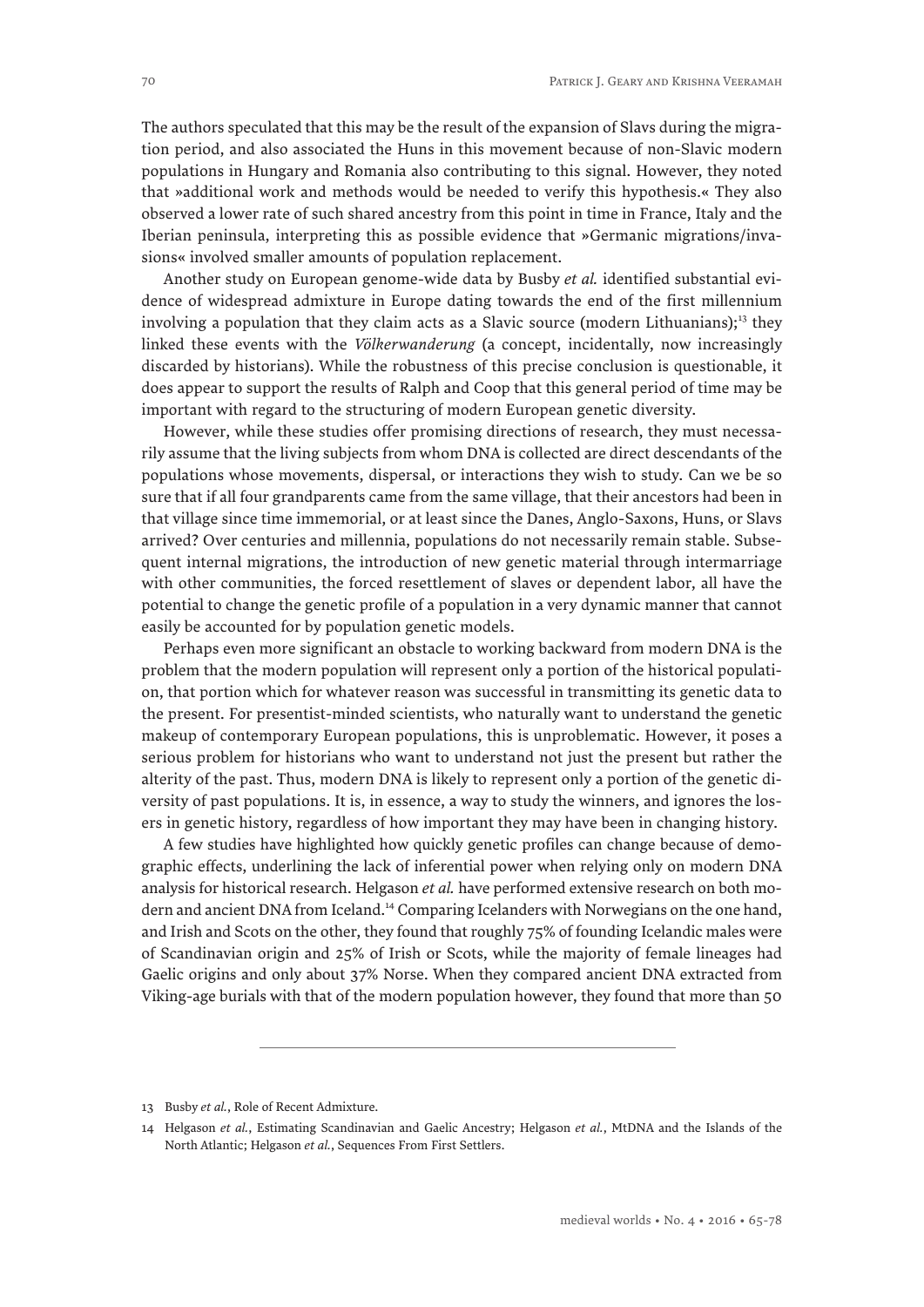% of the original genetic diversity in the founding medieval population was not represented in the modern Icelandic population. Genetic drift appears to have had an enormous influence on the genetic profile of modern Iceland, and thus understanding the differential contributions of Y-chromosomal and mtDNA in the migratory population needs to take into account not only contemporary populations but, when possible, ancient DNA as well.

More recently, a preliminary study by our research team led by Stephanie Vai and Silvia Ghirotto looked at the mtDNA from sixth century cemeteries in the Piedmont and compared it with contemporary samples from the same region.<sup>15</sup> We found strong evidence for discontinuity with regard to matrilineal genetic diversity between the early Middle Ages and these present populations in all but one case. This, along with the studies of Iceland described above, suggests that 1,500 years of history do matter with regard to genetic diversity. Thus, while modern genetic research is significant for a spectrum of issues involving health and possibly history, assumptions about the relationship between present and past populations must be tested against ancient DNA collected from the individuals we are actually attempting to study, rather than relying automatically on modern proxies.

This is now beginning to be realized not just at the mtDNA and Y-chromosome levels, but also by examining whole genome data from ancient individuals, which should provide considerably more power to make inferences. (As described above, such data has revolutionized our understanding of prehistorical Eurasia.) Schiffels *et al.* were recently able to sequence the whole genomes from 10 individuals in Cambridge dating to the late Iron Age  $(n=3)$  as well as the early  $(n=4)$  and middle  $(n=3)$  Anglo-Saxon periods.<sup>16</sup> By developing a novel method that examines rare shared alleles between ancient and modern samples, they demonstrated that while middle Anglo-Saxons were genetically close to modern Dutch and Danish populations, the older Iron Age individuals showed a much greater diversity of ancestors from across Northern Europe. The early Anglo-Saxon samples, despite demonstrating similar burial positions and grave goods, showed intriguing evidence of heterogeneous ancestry, with one individual being similar to the Iron Age samples, one being a likely recent immigrant, and two individuals probably being of mixed ancestry. Interestingly, in general modern British individuals appear to share more ancestry with the older Iron Age samples, with the greatest Anglo-Saxon similarity occurring in modern eastern England. While certainly more work is needed, it is clear that the patterns of migration and admixture over the time span considered by these ancient genomes were very complex, with the authors stating that their data »show that early medieval migration took a variety of forms and that these migrants integrated with the incumbent population in different ways«<sup>17</sup>. Such a resolution is only possible with ancient genomic (paleogenomic) data.

While the Schiffels *et al.* study is somewhat small in scale with regards to size and breadth of sampling, clearly, there are no longer major technical hurdles that would prevent the characterization of hundreds to thousands of paleogenomes from the historical era. We are already at this point with prehistorical specimens, which are generally harder to acquire and have less endogenous DNA.<sup>18</sup> Thus, it should be possible to amass similar data for more

<sup>15</sup> Vai *et al.*, Genealogical Relationships.

<sup>16</sup> Schiffels *et al.*, Iron Age and Anglo-Saxon Genomes.

<sup>17</sup> Schiffels *et al.*, Iron Age and Anglo-Saxon Genomes, 7.

<sup>18</sup> Allentoft *et al.*, Population Genomics of Bronze Age Eurasia; Fu *et al.*, Genetic History of Ice Age Europe; Mathieson *et al.*, Genome-wide Patterns of Selection.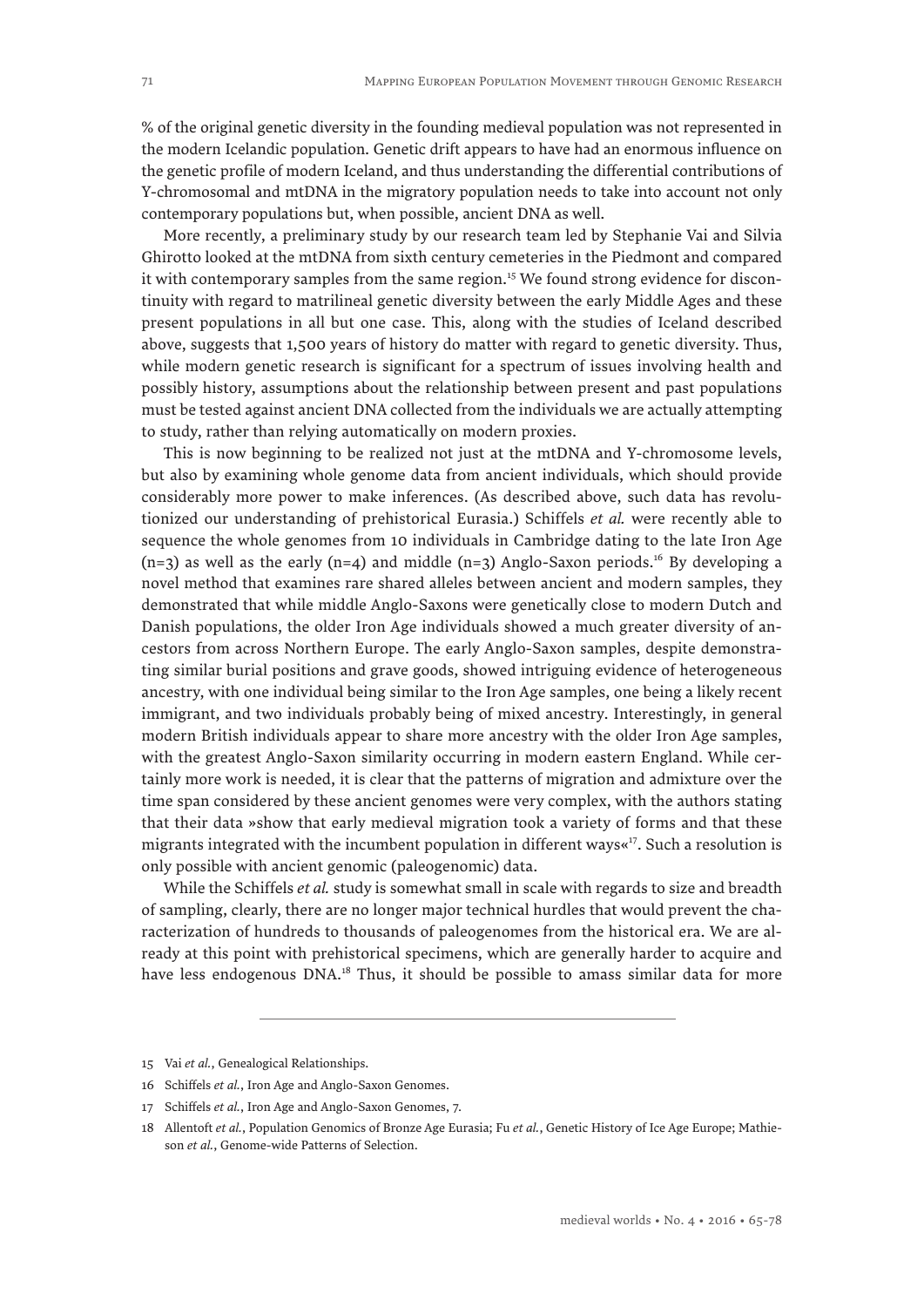recent periods. Using such data, we then could ask what a genetic map of Europe would look like if, instead of relying on twenty-first century European genomes as in Novembre *et al.*, it examined genomes from people who actually lived during the so-called migration age. Better yet, what if we could produce a series of such maps at regular intervals across the centuries such that we could see changes in how genetic diversity is distributed across the continent? Might we then see, rather than John Novembre's »isolation-by-distance«, evidence of recent migrations resulting in geographically separate populations with close genetic profiles? Thinking still further, what would an ancient genomic map of all of Eurasia look like at discrete moments in time? Would we see the effects of the great Steppe empires of the Xongnu, Huns, and Mongols? Would we see the presence of whole populations displaced as the result of wars or political decisions? Would men and women have different migration histories? With genome-wide ancient DNA we should be able to not only identify such events and processes, but quantify them, estimating parameters such as sizes of ancestral populations and the magnitude of population movements.

These are the kinds of questions that our research team is attempting to answer on a very preliminary and modest scale by doing deep genetic analysis of skeletal remains of over 1,200 sixth and early seventh-century individuals from what are generally seen as Langobard cemeteries in the former Pannonia (Austria, Hungary, Moravia) and Italy from the sixth century.<sup>19</sup>

Our decision to concentrate on Langobards had nothing to do with an intrinsic interest in Langobards, Pannonia, or Italy as such. It was driven by our desire to find a population with abundant archaeological and historical evidence that could be used to construct models of population histories and that could then be compared with those derived from population genetics. Of all of the various peoples who were reputed to have migrated into the Roman Empire at the end of Antiquity, the Langobards are the latest and the best documented. Accounts by Marius of Avenches,<sup>20</sup> Gregory of Tours,<sup>21</sup> and especially Paul the Deacon,<sup>22</sup> describe the early history of the Langobards from their appearance in Pannonia ca. 500 until their conquest of Italy in the 560s. Whether or not these texts are accurate, they provide what might be called a model of Langobard migration that can then be compared with other types of evidence.<sup>23</sup>

Archaeologists studying sixth-century cemeteries throughout the region classify as Langobard hundreds of sites, based on a mixture of archaeological and historical sources.24 Moreover, they attribute the appearance in Northern Italy of burial forms and grave goods similar to those from the regions of Pannonia to the arrival of Langobards. Our project remains agnostic concerning such identifications, based either on textual or archaeological evidence.

22 Paul the Deacon, *Historia Langobardorum*, II, 7, ed. Waitz, 78.

<sup>19</sup> Geary, Rethinking Barbarian Invasions.

<sup>20</sup> Marius of Avenches, *Chronica*, ed. Mommsen, 238.

<sup>21</sup> Gregory of Tours, *Historiarum Libri X*, IV, 41, ed. Krusch and Levison, 174.

<sup>23</sup> On Langobard history in general see Ausenda *et al.* (eds.), *Langobards before the Frankish Conquest*; Pohl and Erhart (eds.), *Langobarden – Herrschaft und Identität.*

<sup>24</sup> On Langobard archaeology: Landschaftsverband Rheinland and Rheinisches Landesmuseum Bonn, Langobarden; Tejral *et al.* (eds.), *Langobardische Gräberfelder in Mähren*; Bóna and Horváth, *Langobardische Gräberfelder in West-Ungarn*; Pejrani Baricco (ed.), *Presenze Langobarde*; Bemmann and Schmauder (eds.), *Kulturwandel in Mitteleuropa.*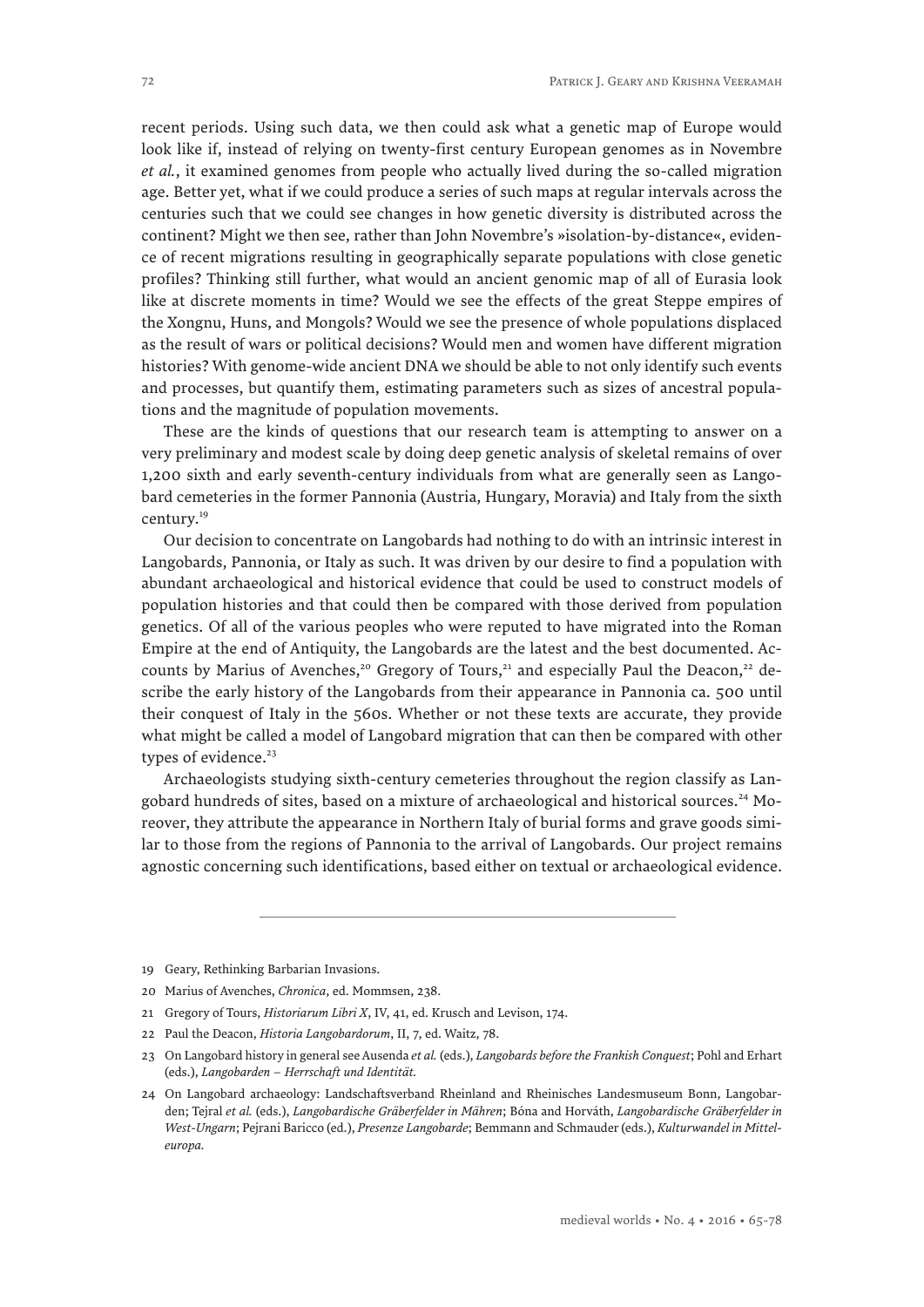We are not claiming that any of our samples are »Langobards.« After all this term could be cultural, political, or ethnic. Clearly people both in Pannonia and in Italy would have identified themselves as Langobards, but we cannot be certain that all of the individuals buried in this way would have done so, or that they would have identified themselves as Langobards for all purposes and on all occasions. A legal identity could be quite different from a political adhesion, a linguistic tradition, or a cultural practice. However, these cultural patterns present another model that can be compared with the historical record and the genetic record to construct a comprehensive image of the population of the region.

Again, the focus of our study is not one of Langobard identity: with apologies to the numerous, excellent scholars studying early medieval ethnic identities, our project offers no answers to their debate. It does, however, have the potential to examine whether, in the course of the sixth century, closely interrelated communities existed in modern Hungary and the surrounding region who differed in their genetic profile from their neighbors, thus suggesting recent arrival or long-established populations. It also can determine whether populations south of the Alps that followed the same cultural norms in burying their dead were more closely related to those practicing similar traditions in the North and East, or whether, despite a unique cultural identity manifested in their burial customs, they sprang from the same stock as their Italian neighbors. Our project offers, in other words, a different way of conceptualizing space, this time in terms of genetic affinities and that can be compared with other spaces such as those constructed by material culture, language, law, and politics.

This work is necessarily interdisciplinary, something notably lacking in the majority of genetic studies. The Ralph and Coop study, while highly rigorous at the level of the population genetic analysis, included no historians or archaeologists, and the only historical literature cited, presumably to »identify« the Hunnic contribution to European population, was a general history of Europe,<sup>25</sup> a survey of Slavic history,<sup>26</sup> and two articles in the *New Cambridge Medieval History.*27 The Busby *et al.* study also included no historians or archaeologists on its team, and the only historical literature cited was a Penguin *History of the World*, Peter Heather's survey of the Early Middle Ages, and a survey of Muslims in Italy.<sup>28</sup> Unlike these studies, designed and executed exclusively by geneticists who then look through a few general historical handbooks to try to find stories that might explain their data, historians and archaeologists are integrated from the start in our project. Their role is both to develop the historical questions that we seek to answer and also to identify and understand the nature of the specimens that we are analyzing. However, just as geneticists cannot execute the project in isolation, historians cannot simply ask geneticists to confirm the stories they find in their texts. And certainly archaeologists must develop independent typologies and chronologies for their data and not rely on either textual sources or genetics to identify and date material culture ensembles. We believe then that such research must be from its inception an intimate collaboration among these disciplines; together, our team has developed a series of historical questions that we hope genetic research might answer.

- 26 Barford, *Early Slavs.*
- 27 Halsall, Barbarian Invasions; Kobyliński, Slavs.
- 28 Heather, *Empires and Barbarians*; Metcalfe, *Muslims of Medieval Italy*; Roberts, *New Penguin History of the World.*

<sup>25</sup> Davies, *Europe.*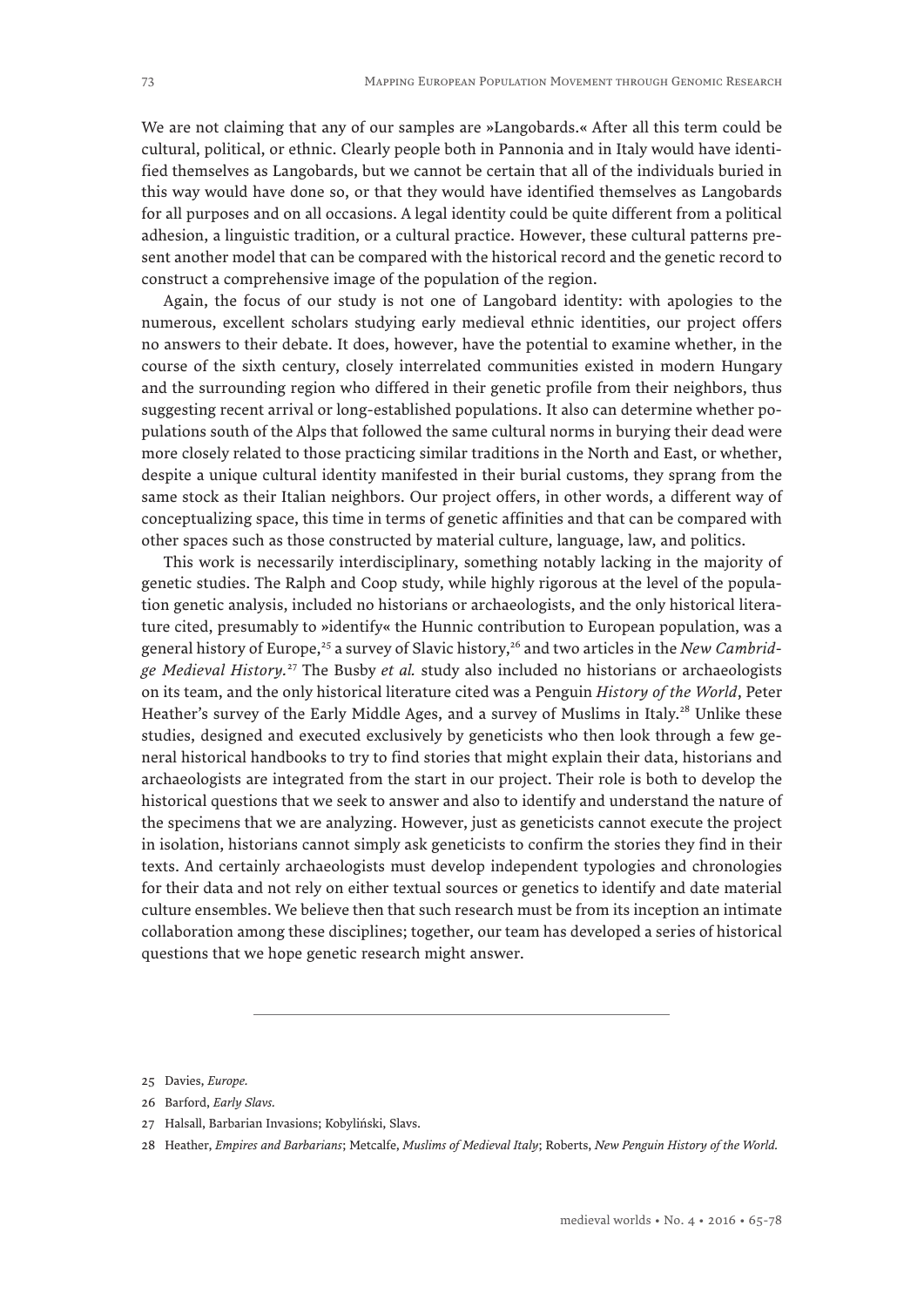Essentially, we want to understand the social structure of the militarized communities within and without the Empire in the sixth century. This means determining the genetic relationships that existed among individuals buried in what have been termed Langobard and non-Langobard cemeteries. It also requires investigating the biological relationships between individuals buried in neighboring »Langobard« and non-»Langobard« cemeteries. Do these communities show any significant genetic structure or are they simply part of the same biological community? If there is some differentiation and we find evidence of gene-flow between groups, is there evidence that this differentiation is sex-biased? Do all of these characteristics differ between presumed Langobard communities in Pannonia and those in Italy? Are the populations that are buried in so-called Langobard cemeteries primarily a portion of the indigenous population that took on the cultural, social, and behavioral models of the new powers in Italy? And finally, is there evidence of genetic continuity between pre-(Pannonia) and post-(Italy) migration »Langobard« cemeteries?

These are large questions, and it will take many years and millions of euros to properly sequence skeletal remains from the over 1,200 graves in our sample. We must then analyze our data using statistical methodologies developed by population geneticists, and then confront the results with those developed from the analysis of stable isotopes, historical evidence, and cultural archaeology. Our project, although under way for four years, is still at the beginning. However we hope, through close collaboration between disciplines and mutual respect for the contributions of historians, geneticists, and archaeologists, to begin to uncover the demographic history of the migration period and in so doing contribute to a map similar to that produced by Novembre *et al.*, but of Europe's population a millennium and a half ago.

#### *Acknowledgements*

The authors acknowledge support for this work from NSF award 1450606.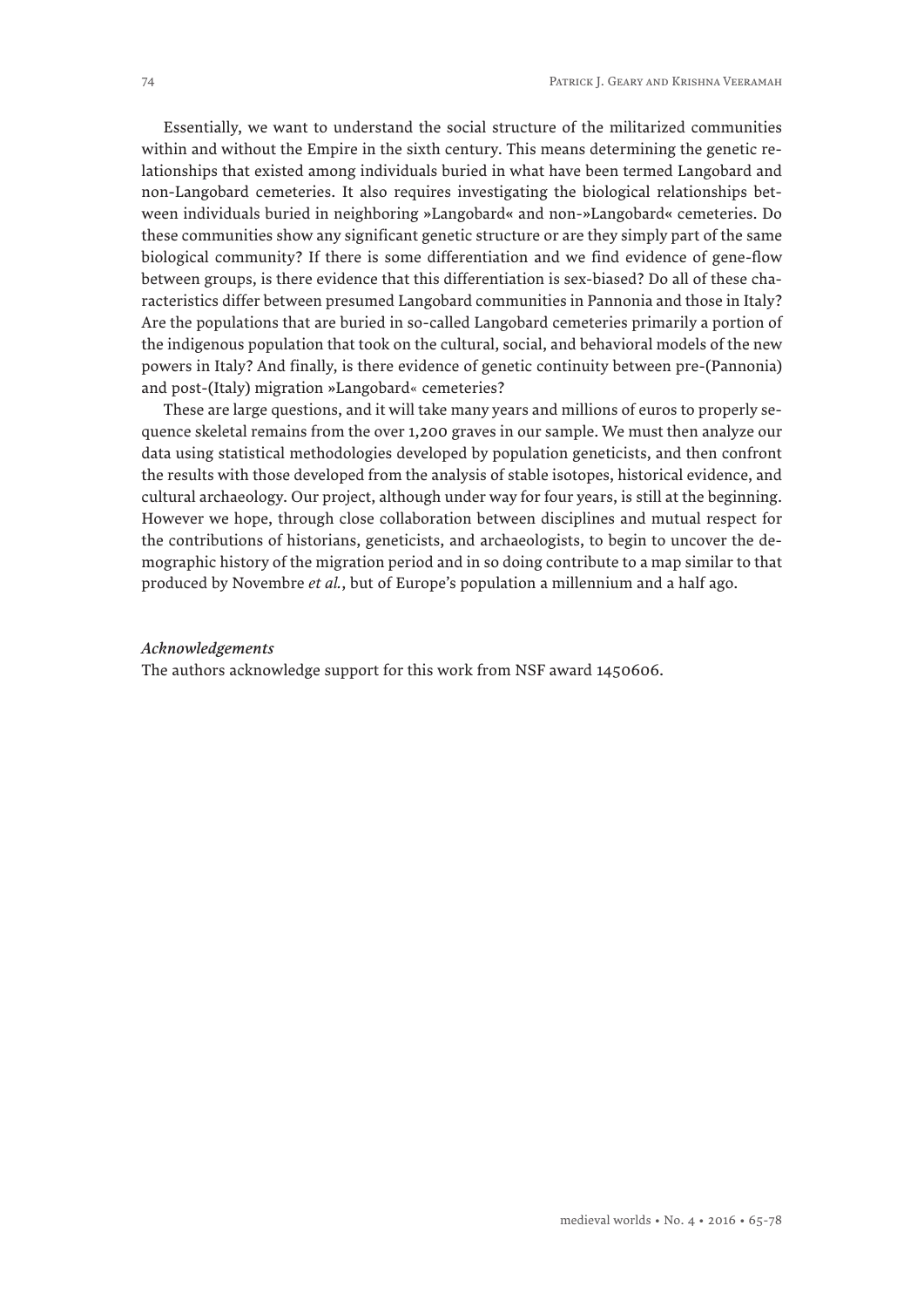## References

- Allentoft, Morten E., Sikora, Martin, Sjögren, Karl-Göran, Rasmussen, Simon, Rasmussen, Morten, Stenderup, Jesper, Damgaard, Peter B., Schroeder, Hannes, Ahlström, Torbjörn, Vinner, Lasse, Malaspinas, Anna-Sapfo, Margaryan, Ashot, Higham, Tom, Chivall, David, Lynnerup, Niels, Harvig, Lise, Baron, Justyna, Della Casa, Philippe, Dąbrowski, Paweł, Duffy, Paul R., Ebel, Alexander V., Epimakhov, Andrey, Frei, Karin, Furmanek, Mirosław, Gralak, Tomasz, Gromov, Andrey, Gronkiewicz, Stanisław, Grupe, Gisela, Hajdu, Tamás, Jarysz, Radosław, Khartanovich, Valeri, Khokhlov, Alexandr, Kiss, Viktória, Kolář, Jan, Kriiska, Aivar, Lasak, Irena, Longhi, Cristina, McGlynn, George, Merkevicius, Algimantas, Merkyte, Inga, Metspalu, Mait, Mkrtchyan, Ruzan, Moiseyev, Vyacheslav, Paja, László, Pálfi, György, Pokutta, Dalia, Pospieszny, Łukasz, Price, T. Douglas, Saag, Lehti, Sablin, Mikhail, Shishlina, Natalia, Smrčka, Václav, Soenov, Vasilii I., Szeverényi, Vajk, Tóth, Gusztáv, Trifanova, Synaru V., Varul, Liivi, Vicze, Magdolna, Yepiskoposyan, Levon, Zhitenev, Vladislav, Orlando, Ludovic, Sicheritz-Pontén, Thomas, Brunak, Søren, Nielsen, Rasmus, Kristiansen, Kristian and Willerslev, Eske, Population Genomics of Bronze Age Eurasia, *Nature* 522 (2015) 167–172. Retrieved on 10 September 2016: www.nature.com/ nature/journal/v522/n7555/full/nature14507.html.
- Ausenda, Giorgo, Delogu, Paolo and Wickham, Chris (eds.), *The Langobards before the Frankish Conquest: An Ethnographic Perspective*, Studies in Historical Archaeoethnology 8 (Woodbridge, 2009).
- Barford, Paul M., *The Early Slavs: Culture and Society in Early Medieval Eastern Europe* (Ithaca, 2001).
- Bemmann, Jan and Schmauder, Michael (eds.), *Kulturwandel in Mitteleuropa : Langobarden, Awaren, Slawen: Akten der Internationalen Tagung in Bonn vom 25. bis 28. Februar 2008*, Kolloquien zur Vor- und Frühgeschichte 2 (Bonn, 2008).
- Bóna, István and Horváth, Jolán B., *Langobardische Gräberfelder in West-Ungarn* (Budapest, 2009).
- Bowden, Georgina R., Balaresque, Patricia, King, Turi E., Hansen, Ziff, Lee, Andrew C., Pergl-Wilson, Giles, Hurley, Emma, Roberts, Stephen J., Waite, Patrick, Jesch, Judith, Jones, Abigail L., Thomas, Mark G., Harding, Stephen E. and Jobling, Mark A., Excavating Past Population Structures by Surname-Based Sampling: the Genetic Legacy of the Vikings in Northwest England, *Molecular Biology and Evolution* 25/2 (2008) 301-309. Retrieved on 11 September 2016: mbe.oxfordjournals.org/content/25/2/301.full.pdf+html.
- Busby, George B. J., Hellenthal, Garrett, Montinaro, Francesco, Tofanelli, Sergio, Bulayeva, Kazima, Rudan, Igor, Zemunik, Tatijana, Hayward, Caroline, Toncheva, Draga, Karachanak-Yankova, Sena, Nesheva, Desislava, Anagnostou, Paolo, Cali, Francesco, Brisighelli, Francesca, Romano, Valentino, Lefranc, Gerard, Buresi, Catherine, Chibani, Jemni Ben, Haj-Khelil, Amel, Denden, Sabri, Ploski, Rafal, Krajewski, Pawel, Hervig, Tor, Moen, Torolf, Herrera, Rene J., Wilson, James F., Myers, Simon and Capelli, Cristian, The Role of Recent Admixture in Forming the Contemporary West Eurasian Genomic Landscape, *Current Biology* 25 (2015) 2518-2526.
- Capelli, Cristian, Redhead, Nicola, Abernethy, Julia K., Gratrix, Fiona, Wilson, James F., Moen, Torolf, Hervig, Tor, Richards, Martin, Stumpf, Michael P.H., Underhill, Peter A., Bradshaw, Paul, Shaha, Alom, Thomas, Mark G., Bradman, Neal and Goldstein, David B., A Y Chromosome Census of the British Isles, *Current Biology* 13 (2003) 979–984.

Davies, Norman, *Europe: A History* (New York, 1996).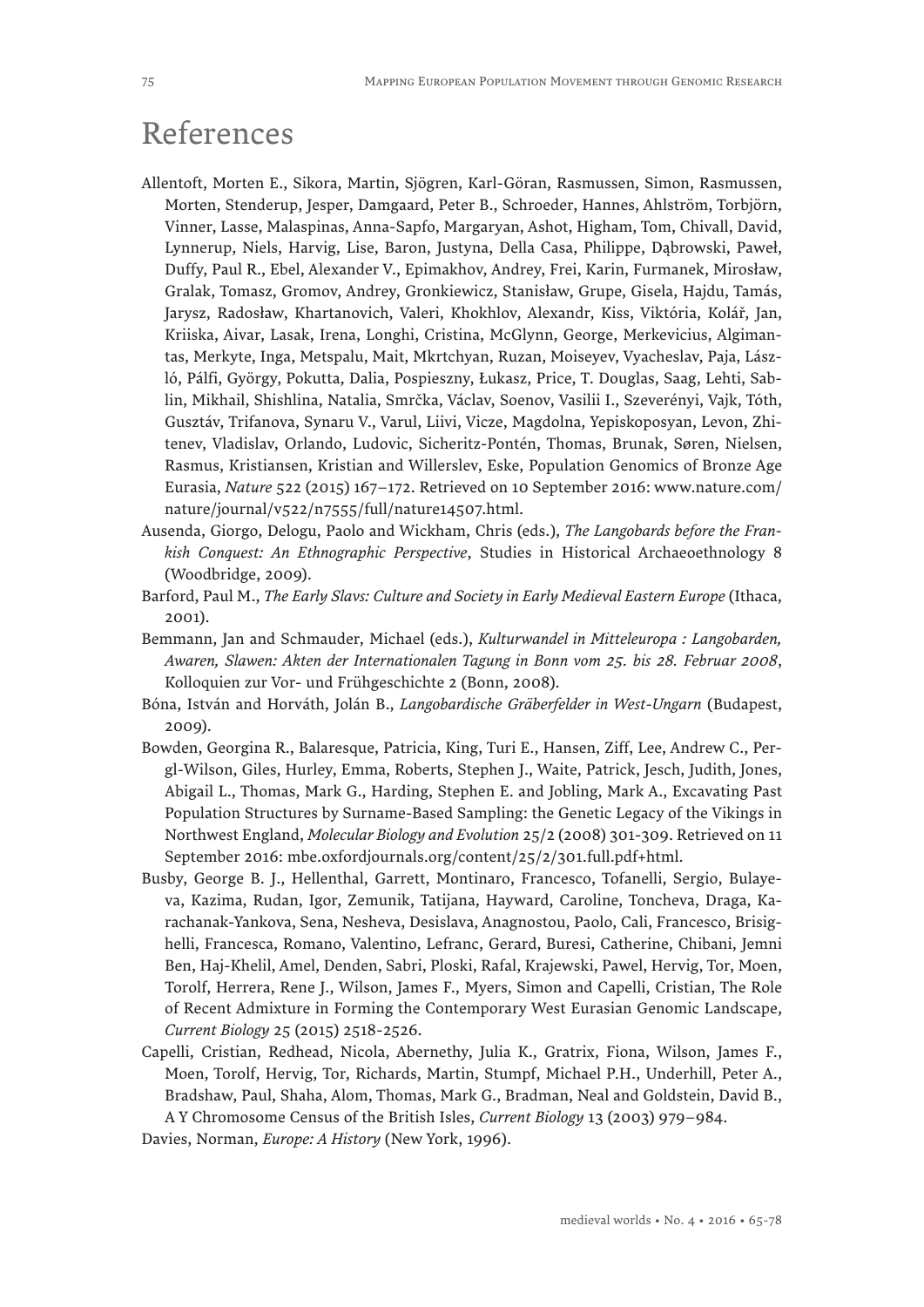- Fu, Qiaomei, Posth, Cosimo, Hajdinjak, Mateja, Petr, Martin, Mallick, Swapan, Fernandes, Daniel, Furtwängler, Anja, Haak, Wolfgang, Meyer, Matthias, Mittnik, Alissa, Nickel, Birgit, Peltzer, Alexander, Rohland, Nadin, Slon, Viviane, Talamo, Sahra, Lazaridis, Iosif, Lipson, Mark, Mathieson, Iain, Schiffels, Stephan, Skoglund, Pontus, Derevianko, Anatoly P., Drozdov, Nikolai, Slavinsky, Vyacheslav, Tsybankov, Alexander, Grifoni Cremonesi, Renata, Mallegni, Francesco, Gély, Bernard, Vacca, Eligio, González Morales, Manuel R., Straus, Lawrence G., Neugebauer-Maresch, Christine, Teschler-Nicola, Maria, Constantin, Silviu, Moldovan, Oana Teodora, Benazzi, Stefano, Peresani, Marco, Coppola, Donato, Lari, Martina, Ricci, Stefano, Ronchitelli, Annamaria, Valentin, Frédérique, Thevenet, Corinne, Wehrberger, Kurt, Grigorescu, Dan, Rougier, Hélène, Crevecoeur, Isabelle, Flas, Damien, Semal, Patrick, Mannino, Marcello A., Cupillard, Christophe, Bocherens, Hervé, Conard, Nicholas J., Harvati, Katerina, Moiseyev, Vyacheslav, Drucker, Dorothée G., Svoboda, Jiří, Richards, Michael P., Caramelli, David, Pinhasi, Ron, Kelso, Janet, Patterson, Nick, Krause, Johannes, Pääbo, Svante and Reich, David, The Genetic History of Ice Age Europe, *Nature* 34 (2016) 200–205. Retrieved on 10 September 2016: www.nature.com/ nature/journal/v534/n7606/full/nature17993.html.
- Geary, Patrick, Rethinking Barbarian Invasions through Genomic History, *Hungarian Archaeology* (Autumn 2014) 1-8. Retrieved on 11 September 2016: www.hungarianarchaeology. hu/wpcontent/uploads/2014/11/eng\_geary\_14O.pdf.
- Gregory of Tours, *Historiarum Libri X*, ed. Bruno Krusch and Wilhelm Levison, MGH SSRM 1 (Hannover, 1951).
- Halsall, Guy, The Barbarian Invasions, in: Paul Fouracre (ed.) *The New Cambridge Medieval History*, Vol. 1: c. 500 – c. 700 (Cambridge, 2005) 38-55.
- Heather, Peter, *Empires and Barbarians* (Oxford, 2009).
- Helgason, Angar, Sigurðardóttir, Sigrún, Nicholson, Jayne, Sykes, Bryan, Hill, Emmeline W., Bradley, Daniel G., Bosnes, Vidar, Gulcher, Jeffery R., Ward, Ryk and Stefánsson, Kári, Estimating Scandinavian and Gaelic Ancestry in the Male Settlers of Iceland, *American Journal of Human Genetics* 67 (2000) 697-717.
- Helgason, Angar, Hickey, Eileen, Goodacre, Sara, Bosnes, Vidar, Stefánsson, Kári, Ward, Ryk and Sykes, Bryan, MtDNA and the Islands of the North Atlantic: Estimating the Proportions of Norse and Gaelic Ancestry, *American Journal of Human Genetics* 68 (2001) 723–737.
- Helgason, Agnar, Lalueza-Fox, Carles, Ghosh, Shyamali, Sigurðardóttir, Sigrún, Sampietro, Maria Lourdes, Gigli, Elena, Baker, Adam, Bertranpetit, Jaume, Árnadóttir, Lilja, Þorsteinsdottir, Unnur and Stefánsson, Kári, Sequences from First Settlers Reveal Rapid Evolution in Icelandic mtDNA Pool, *PLoS Genetics* 5/1 (2009). Retrieved on 11 September 2016: journals.plos.org/plosgenetics/article?id=10.1371/journal.pgen.1000343.
- Kobyliński, Zbigniew, The Slavs, in: Paul Fouracre (ed.) *The New Cambridge Medieval History*, Vol. 1: c. 500 – c. 700 (Cambridge, 2005) 524-544.
- Landschaftsverband Rheinland, Rheinisches Landesmuseum Bonn (eds.), *Die Langobarden: Das Ende der Völkerwanderung: Katalog zur Ausstellung im Rheinischen LandesMuseum Bonn 22.8.2008-11.1.2009* (Darmstadt, 2008).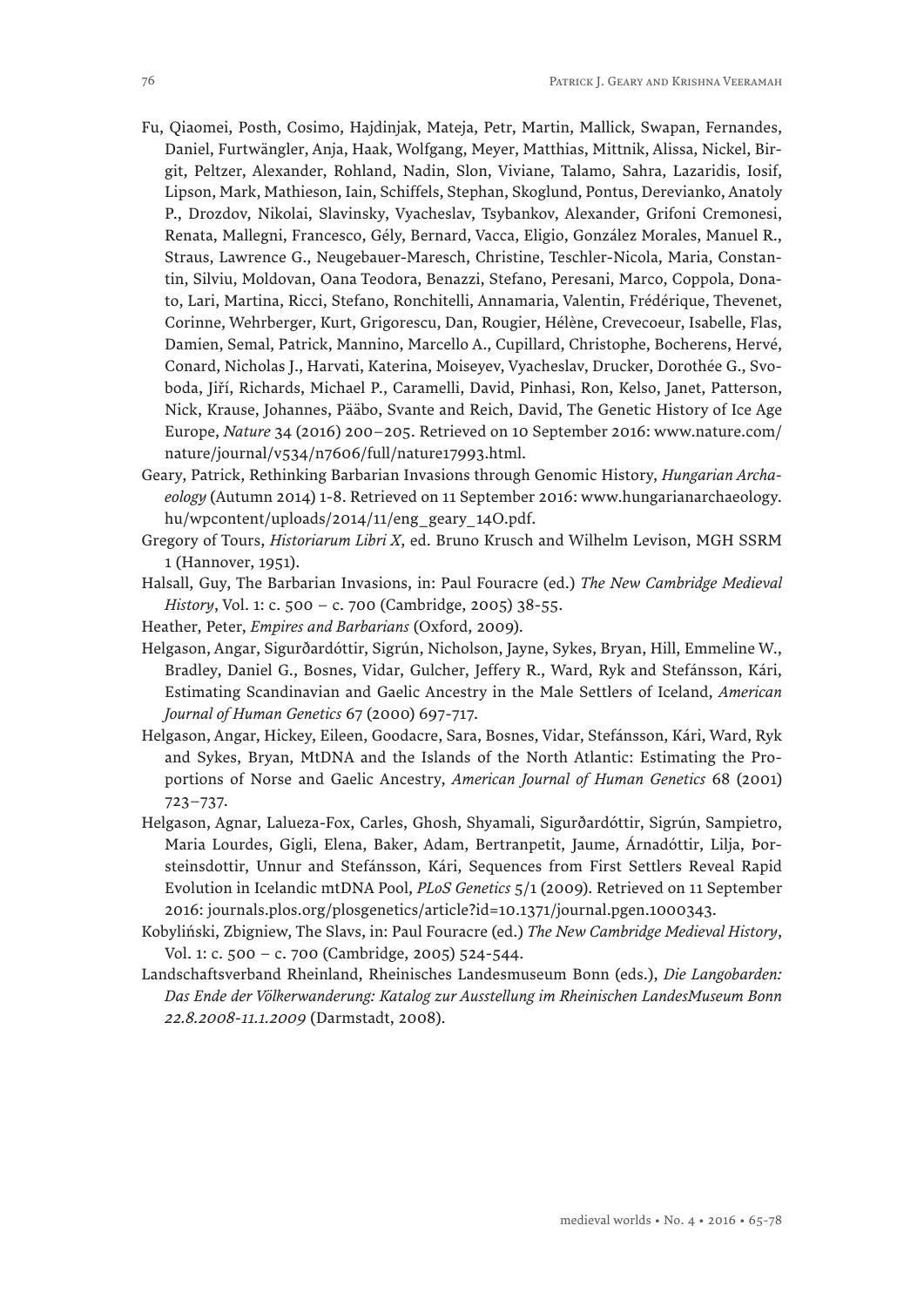- Lazaridis, Iosif, Patterson, Nick, Mittnik, Alissa, Renaud, Gabriel, Mallick, Swapan, Kirsanow, Karola, Sudmant, Peter H., Schraiber, Joshua G., Castellano, Sergi, Lipson, Mark, Berger, Bonnie, Economou, Christos, Bollongino, Ruth, Fu, Qiaomei, Bos, Kirsten I., Nordenfelt, Susanne, Li, Heng, Filippo, Cesare de, Prüfer, Kay, Sawyer, Susanna, Posth, Cosimo, Haak, Wolfgang, Hallgren, Fredrik, Fornander, Elin, Rohland, Nadin, Delsate, Dominique, Francken, Michael, Guinet, Jean-Michel, Wahl, Joachim, Ayodo, George, Babiker, Hamza A., Bailliet, Graciela, Balanovska, Elena, Balanovsky, Oleg, Barrantes, Ramiro, Bedoya, Gabriel, Ben-Ami, Haim, Bene, Judit, Berrada, Fouad, Bravi, Claudio M., Brisighelli, Francesca, Busby, George B. J., Cali, Francesco, Churnosov, Mikhail, Cole, David E. C., Corach, Daniel, Damba, Larissa, van Driem, George, Dryomov, Stanislav, Dugoujon, Jean-Michel, Fedorova, Sardana A., Gallego Romero, Irene, Gubina, Marina, Hammer, Michael, Henn, Brenna M., Hervig, Tor, Hodoglugil, Ugur, Jha, Aashish R., Karachanak-Yankova, Sena, Khusainova, Rita, Khusnutdinova, Elza, Kittles, Rick, Kivisild, Toomas, Klitz, William, Kučinskas, Vaidutis, Kushniarevich, Alena, Laredj, Leila, Litvinov, Sergey, Loukidis, Theologos, Mahley, Robert W., Melegh, Béla, Metspalu, Ene, Molina, Julio, Mountain, Joanna, Näkkäläjärvi, Klemetti, Nesheva, Desislava, Nyambo, Thomas, Osipova, Ludmila, Parik, Jüri, Platonov, Fedor, Posukh, Olga, Romano, Valentino, Rothhammer, Francisco, Rudan, Igor, Ruizbakiev, Ruslan, Sahakyan, Hovhannes, Sajantila, Antti, Salas, Antonio, Starikovskaya, Elena B., Tarekegn, Ayele, Toncheva, Draga, Turdikulova, Shahlo, Uktveryte, Ingrida, Utevska, Olga, Vasquez, René, Villena, Mercedes, Voevoda, Mikhail, Winkler, Cheryl A., Yepiskoposyan, Levon, Zalloua, Pierre, Zemunik, Tatijana, Cooper, Alan, Capelli, Cristian, Thomas, Mark G., Ruiz-Linares, Andres, Tishkoff, Sarah A., Singh, Lalji, Thangaraj, Kumarasamy, Villems, Richard, Comas, David, Sukernik, Rem, Metspalu, Mait, Meyer, Matthias, Eichler, Evan E., Burger, Joachim, Slatkin, Montgomery, Pääbo, Svante, Kelso, Janet, Reich, David and Krause, Johannes, Ancient Human Genomes Suggest Three Ancestral Populations for Present-day Europeans, *Nature* 513 (2014) 409-413. Retrieved on 12 September 2016: www.nature.com/nature/ journal/v513/n7518/full/nature13673.html.
- Leslie, Stephen, The Fine-scale Genetic Structure of the British Population, *Nature* 519 (2015) 309–314. Retrieved on 11 September 2016: www.nature.com/nature/journal/ v519/n7543/full/nature14230.html.

Marius of Avenches, *Chronica*, ed. Theodor Mommsen, MGH AA 11 (Berlin, 1894).

- Mathieson, Iain, Lazaridis, Iosif, Rohland, Nadin, Mallick, Swapan, Patterson, Nick, Roodenberg, Songül Alpaslan, Harney, Eadaoin, Stewardson, Kristin, Fernandes, Daniel, Novak, Mario, Sirak, Kendra, Gamba, Cristina, Jones, Eppie R., Llamas, Bastien, Dryomov, Stanislav, Pickrell, Joseph, Arsuaga, Juan Luís, Bermúdez de Castro, José María, Carbonell, Eudald, Gerritsen, Fokke, Khokhlov, Aleksandr, Kuznetsov, Pavel, Lozano, Marina, Meller, Harald, Mochalov, Oleg, Moiseyev, Vyacheslav, Rojo Guerra, Manuel A., Roodenberg, Jacob, Vergès, Josep Maria, Krause, Johannes, Cooper, Alan, Alt, Kurt W., Brown, Dorcas, Anthony, David, Lalueza-Fox, Carles, Haak, Wolfgang, Pinhasi, Ron and Reich, David, Genome-wide Patterns of Selection in 230 Ancient Eurasians, *Nature* 528 (2015) 499– 503. Retrieved on 12 September 2016: www.nature.com/nature/journal/v528/n7583/ full/nature16152.html.
- McEvoy, Brian, Brady, Claire, Moore, Laoise T. and Bradley, Daniel G., The Scale and Nature of Viking Settlement in Ireland from Y-chromosome Admixture Analysis, *European Journal of Human Genetics* 14 (2006) 1288–1294.
- Metcalfe, Alex, *The Muslims of Medieval Italy* (Edinburgh, 2009).